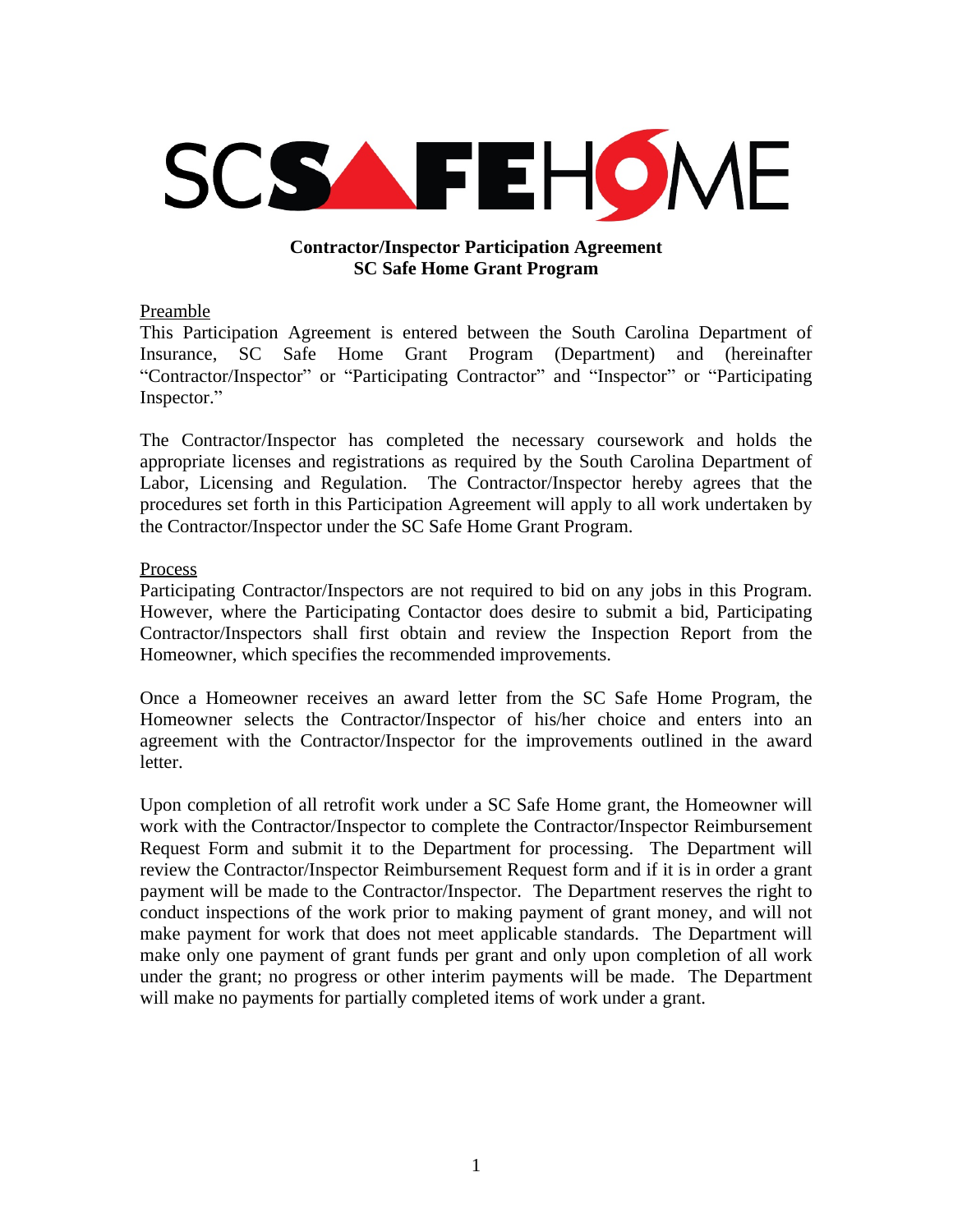Licenses and Permits

Participating Contractor/Inspector understands that Participating Contractor/Inspectors are not in any way released or exempted from the usual limitations as to the scope of work they may contract or perform under their Contractor/Inspector license(s) or registrations. Participating Contractor/Inspector agrees to contract and perform only such work in the Program as is properly within the scope of Participating Contractor/Inspector's existing contracting license or registration number provided by the SC Department of Labor, Licensing and Regulation.

Participating Contractor/Inspector understands that work done under the SC Safe Home Grant Program is subject to all local building department permit and inspection requirements. Participating Contractor/Inspector will comply with all applicable building department permit and inspection requirements as well as those applicable SC Safe Home guidelines.

If Participating Contractor/Inspector subcontracts any retrofit work under a grant, the work may only be subcontracted to another Participating Contractor/Inspector.

### Standards Applicable to the Contracting Work

1) All contracting work done and products and materials used or installed under this Program will comply with the Notice of Grant Award, and the:

a) "Blueprint for Safety, Contractor/Inspectors Field Manual", Volume III, South Carolina edition, (hereinafter the "Field Manual"), published by the Federal Alliance for Safe Homes (FLASH), 1427 East Piedmont Drive, Tallahassee, Florida. The Field Manual is provided to all course participants. Please contact FLASH if additional copies are needed. Compliance with the Training Manual is mandatory, including specifications and recommendations therein as to products, materials and techniques used in retrofit work; and

b) The 2003 South Carolina Building Code. Where the Training Manual is more stringent in its requirements than the applicable building code requirements, the Field Manual shall control and be complied with.

2) Participating Contractor/Inspector will upon request of the Department reasonably cooperate and assist the Department in assuring that all work done and products and materials installed or used, are in compliance with all applicable building codes and the Field Manual.

Termination and Modification

1) Either party to this Participation Agreement may prospectively terminate this Participation Agreement for any reason at any time, upon written notice delivered by certified U.S. postal mail, return receipt requested, to the other party. However, the rights and obligations of the Participating Contractor/Inspector and the Department under this contract, as to work already performed, shall continue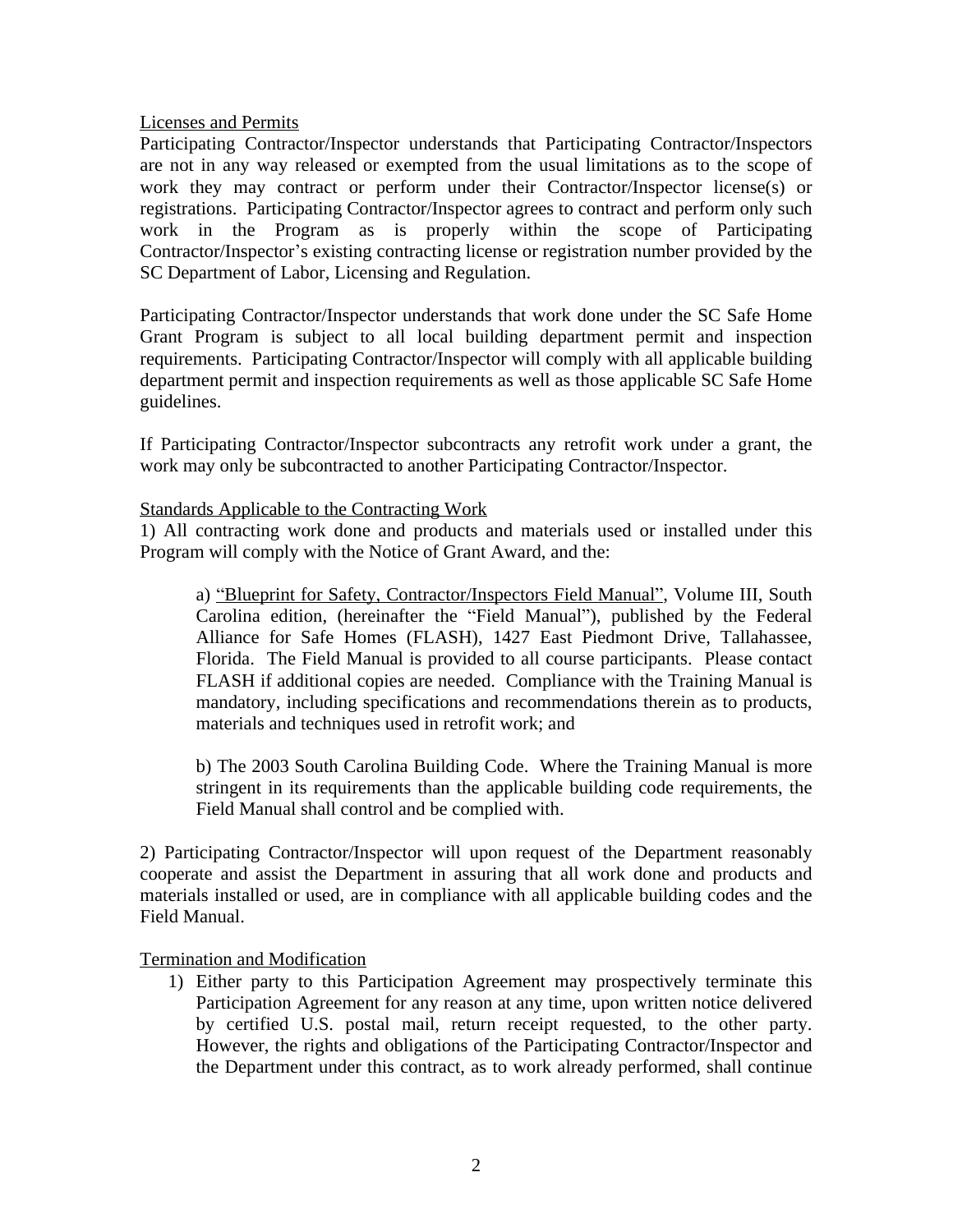to be governed by the terms of this Participation Agreement, notwithstanding termination of the Participating Agreement.

2) This Participation Agreement may be modified at any time by mutual consent of the parties. If notice of a prospective modification is sent to the Participating Contractor/Inspector by the Department at any address supplied to the Department by the Participating Contractor/Inspector, the Participating Contractor/Inspector will be deemed to have consented to the modification unless within 20 days of such notice being sent the Department receives from the Participating Contractor/Inspector written notice, delivered by certified U.S. postal mail, return receipt requested, to the Department at the SC Safe Home Program, PO Box 100105, Columbia SC 29202-3105, that the Contractor/Inspector desires to terminate their status as a Participating Contractor/Inspector in the Program. No consent by the Department to modification of this Participation Agreement shall be effective unless the consent be in writing signed by the Department's duly authorized representative.

# Miscellaneous Matters

Participating Contractor/Inspector understands that Participating Contractor/Inspector is not guaranteed any amount of work under the Program.

Participating Contractor/Inspector will comply with all applicable workers compensation insurance laws and rules.

Participating Contractor/Inspector is not an agent or employee of the Department or the State of South Carolina. Participating Contractor/Inspector shall not look to the Department or the State of South Carolina for defense, assistance or payment of judgment in connection with any action against the Participating Contractor/Inspector by Homeowners or others in regards to work undertaken or performed by Participating Contractor/Inspector in the Program. Neither the Department nor the State of South Carolina will be responsible for any negligence or misconduct by Participating Contractor/Inspector, or for any financial or other obligations of Participating Contractor/Inspector.

Participating Contractor/Inspector represents to the Department that all answers and information provided are true and correct.

Participating Contractor/Inspector may not at any time state or imply in its advertising or sales solicitation materials or in other marketing materials or activities, or on its website, that the Department or the State of South Carolina endorses or recommends Participating Contractor/Inspector or stands behind Participating Contractor/Inspector's work. Participating Contractor/Inspector may in its marketing materials and sales solicitations and on its website state that Participating Contractor/Inspector is a "participating Contractor/Inspector with the SC Safe Home Grant Program," by those or substantially similar words. Participating Contractor/Inspector may not use the Department's SC Safe